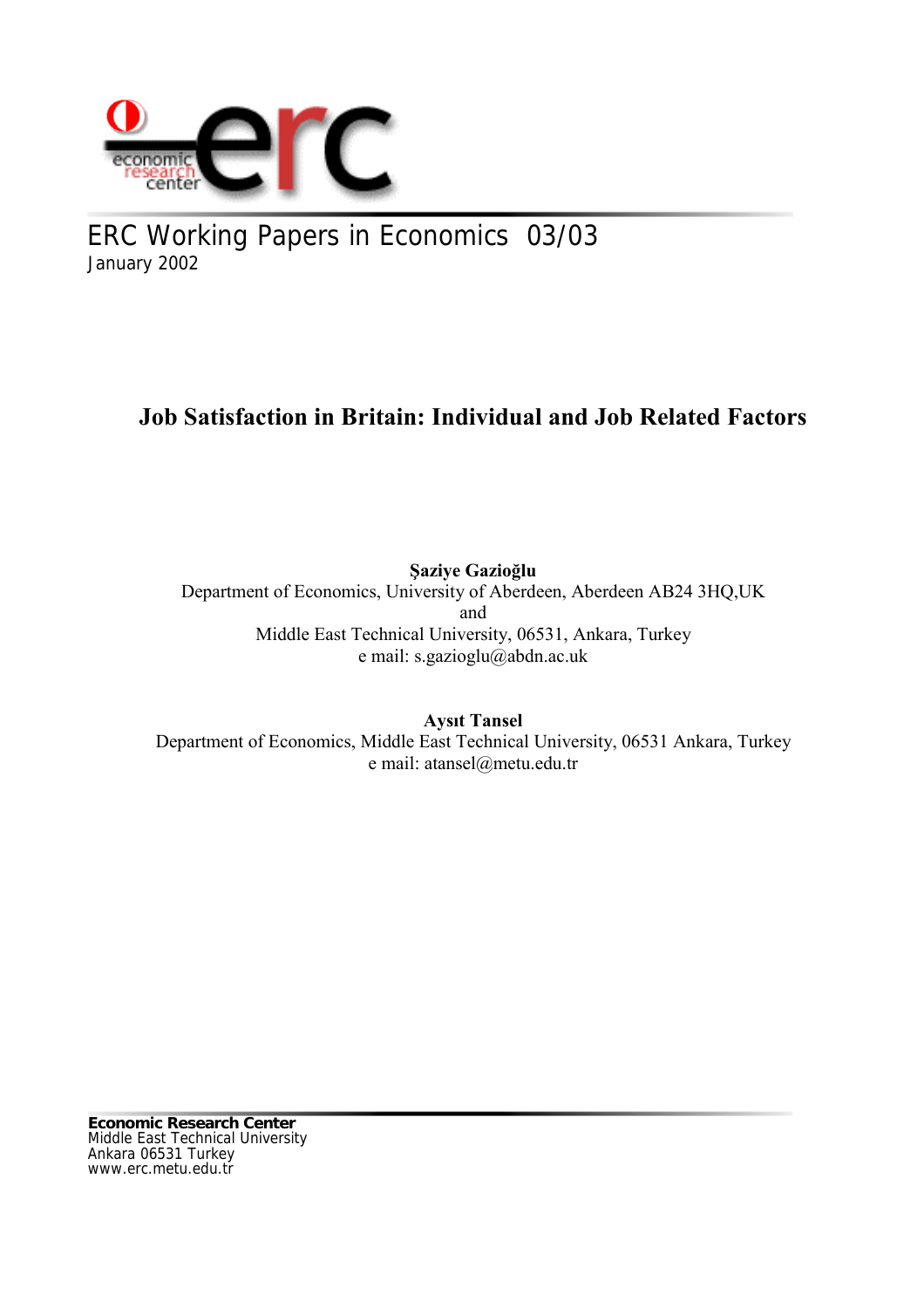#### **Abstract**

Recently there is a resurgence of interest in the analysis of job satisfaction variables. Job satisfaction is correlated with labor market behavior such as productivity, quits and absenteeism. Recent work examined job satisfaction in relation to various factors. In this paper four different measures of job satisfaction are related to a variety of personal and job characteristics. We use a unique data of 28 240 British employees Workplace Employee Relations Survey (**WERS97)**. Our data set is larger and more recent than in the previous studies. The four measures of job satisfaction considered are satisfaction with influence over job, satisfaction with amount of pay, satisfaction with sense of achievement and satisfaction with respect from supervisors. Although the job satisfaction measures we use are somewhat different than those that are previously used in the literature, a number of results that are commonly obtained with international data are found to hold in our data set as well.

**Key Words**: Job Satisfaction, Individual Characteristics, Job Related Factors, Britain

**JEL Classifications**: L20, L29, J50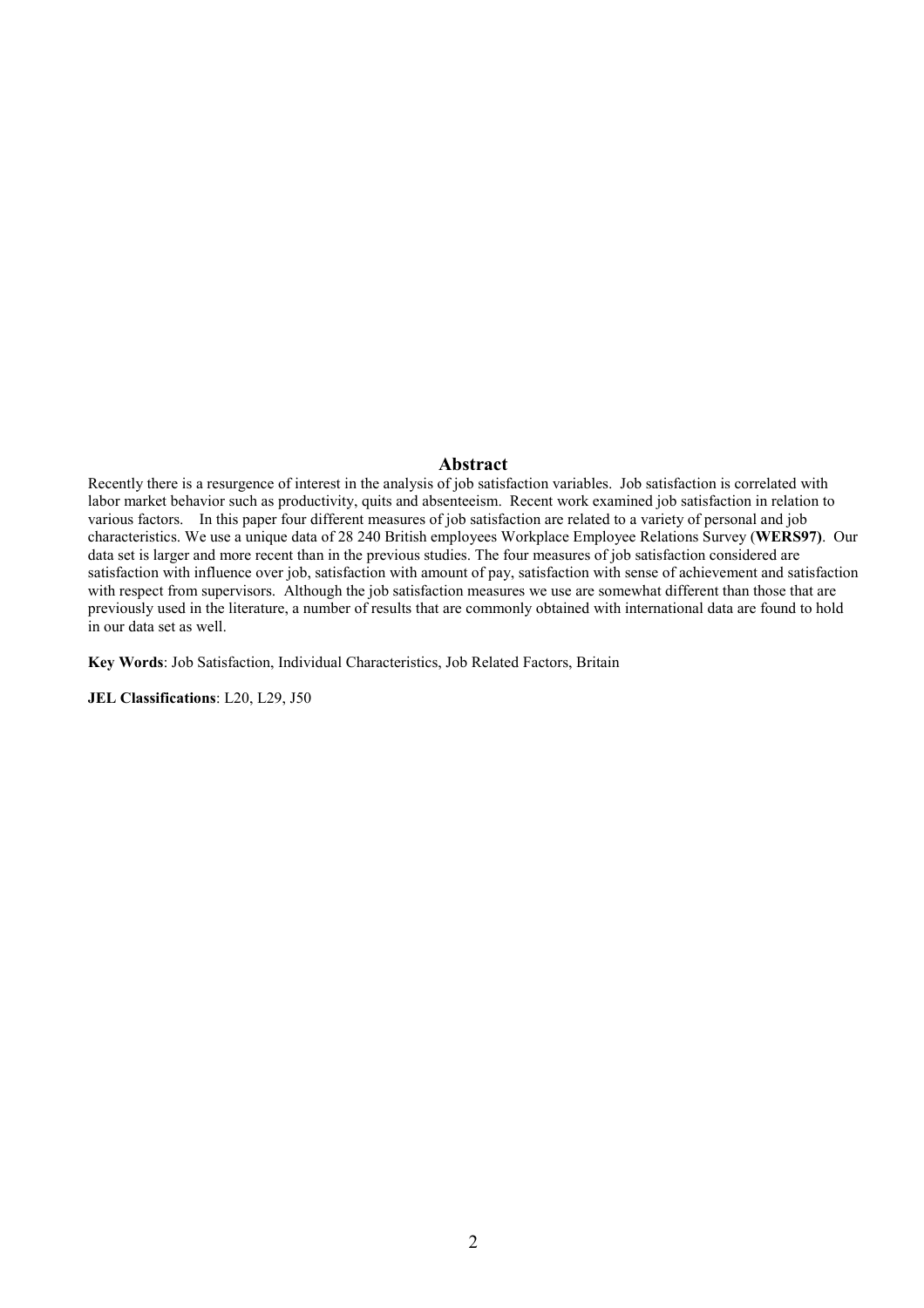### **1. Introduction:**

Many economists consider self-reported job satisfaction as a fascinating subjective variable (Levy-Garboua and Montmarquette, 2002:1). This attraction recently resulted in a number of studies in the empirical analysis of well-being, specifically in job satisfaction. Job satisfaction has been investigated in several disciplines such as psychology (Argyle 1989), sociology (Hodson,1985; Kalleberg and Loscocco ,1983), economics (Hamermesh 1977, 2001; Freeman, 1978), and management sciences (Hunt and Saul ,1975). Employers prefer that their employees be satisfied, since employees satisfaction is closely related to their labor market behavior such as productivity, quits and absenteeism. Several findings indicate that job satisfaction is as good predictor of quits as wages (Freeman, 1978; Akerlof et al., 1988; Clark et al. (1998). For this reason it is important to study the determinants of job satisfaction. Different aspects of job satisfaction are studied in the literature. These include job satisfaction with gender (Clark ,1997), wage growth (Clark ,1999), age (Hunt and Saul (1975), Clark et al., 1996), comparison income and unemployment (Clark and Oswald, 1994,1996) work environment (Idson, 1990), work environment and relations with managers (Gazioglu and Tansel, 2002). Locke (1976) defines the job satisfaction as the individual's subjective valuation of different aspects of their job. Higher job satisfaction may be due to improvements in the objective aspects of the job either from reduced expectations or dissatisfing aspect of job is downplayed while pleasing aspects are given greater weight. Hamermesh (1977) is one of the first studies that used job satisfaction data to investigate a model of occupational choice.

This paper analyses four different measures of job satisfaction, using British data and investigates their relationship to individual and job characteristics. Individual characteristics include age, sex, education and gender. Job characteristic include income, establishments size, hours of work and industrial composition. Clark (1996)used British Household Panel Data (BHPD91) from 1991 to investigate the determinants of job satisfaction. We use a more recent (1997) and larger data set in order to see whether the previously obtained results are upheld. Although the job satisfaction measures we use are somewhat different than those of Clark and others, a number of results that are commonly obtained with international data are found to hold in our data set as well. One special difference from the previous results in that the married individuals have lower job satisfaction levels than the unmarried in our data set. Further, it was noteworthy that individuals in education and health sectors are less satisfied with their pay but more satisfied with their sense of achievement.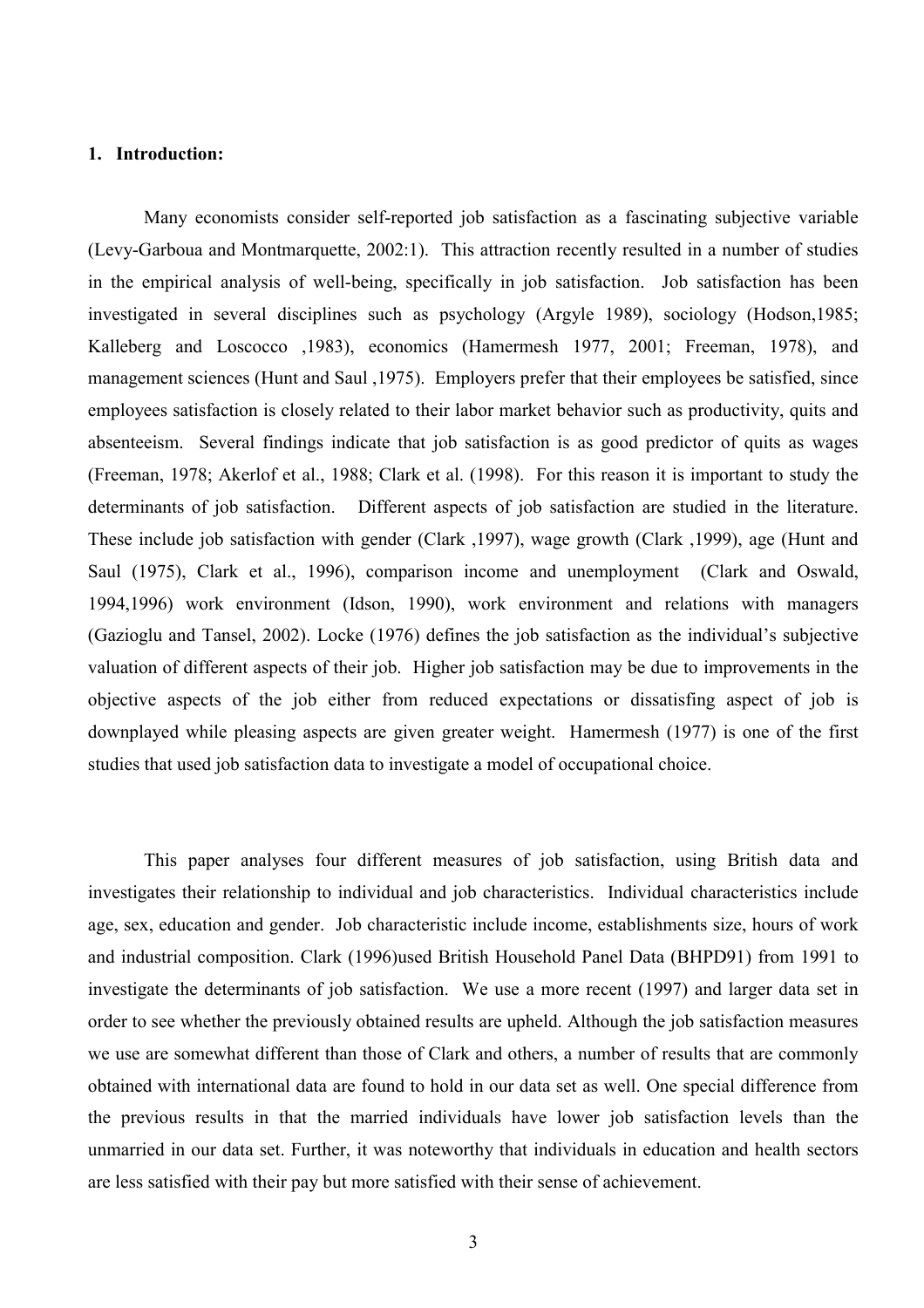Section 2 presents a brief discussion of our data and the various measures of job satisfaction used in this study. Section 3 analyses the ordered probit estimation results of the relationship between job satisfaction measures and a number of individual and job characteristics. Section 4 includes concluding remarks.

### **2. Data**

We use a unique data of 28 240 British employees Workplace Employee Relations Survey from 1997 (**WERS97**). This is a matched employer-employee survey. It involves interviews with employees and managers in over 3000 establishments. Survey represents employers of 15,8 million workers. This is three-fourths of all employees in Britain. Clark 1996 also uses British data from BHPS 1991 survey of 5000 employees. Our data set is much larger and more recent than Clark's and involves larger establishments.Table 1 gives the distribution of reported job satisfaction measures. The job satisfaction measures are recorded in the survey as five category ordered measure. In this ordered measure the value of one corresponds to 'very dissatisfied' and five corresponds to 'very satisfied'. These four measures are satisfaction with influence over job, with amount of pay, with sense of achievement and with respect of supervisors. The most frequent (mode) response for all measures of satisfaction is 'satisfied' category. 'Very dissatisfied' and 'dissatisfied' categories are substantial, especially for satisfaction with the amount of pay. Nearly 41 percent of employees reported to be dissatisfied or very dissatisfied with their pay. While respective figures for satisfaction with influence over job and with sense of achievements is each about 15 percent and satisfaction with the respect from supervisors is 21 percent. Conversely, at the other tail of the distribution, those employees who are very satisfied with the amount of their pay is only 3.5 percent while the same figure is between 11 and 15 percent for all other measures of job satisfaction. Thus, British workers seem less satisfied with their pay but more satisfied with their job by other measures of job satisfaction. Table 2 cross tabulates the four satisfaction measures with various individual and firm characteristics. It reports the means of the variables for the categories of 'satisfied' and 'very satisfied' for each of the job satisfaction measures. Findings in this table will be discussed along with the ordered probit estimation results in the next section.

### **3. Estimation Results**

Table 3 reports the maximum likelihood ordered probit estimates of job satisfaction. In each regression the dependent variable is five category ordered measure of job satisfaction. In such ordinal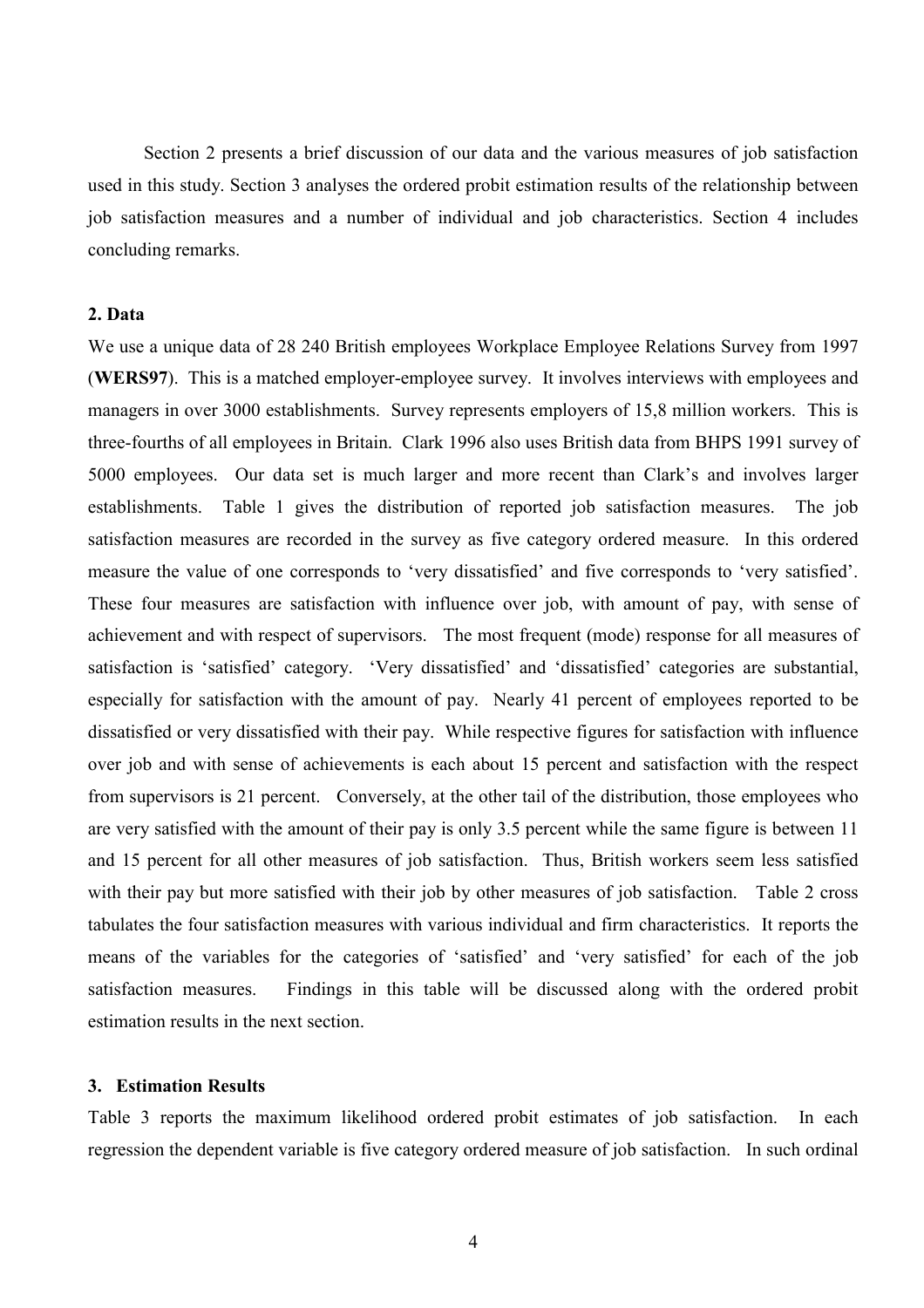measures of dependent variable it is proper to use ordered probit techniques (Greene, 2002; Maddala, 1983). Below we provide a discussion of each factor separately.

### **Gender:**

Table 2 indicates that women are more satisfied (or very satisfied) with various aspects of their jobs compared to men. This result is confirmed in Table 3 when other control factors are introduced into the regressions. The coefficient estimate of the male dummy variable is negative and statistically significant throughout. The largest coefficient estimate for this variable is for satisfaction with the amount of pay indicating that man are most dissatisfied with this aspect of their job compared to women. This unexpected result has been confirmed in a number of studies (Clark ,1996;1997; Meng, 1990 and others). Some plausible explanations for this finding may be the following: Men and women have different expectations from their jobs. Further more, their comparison groups may be different. These may have a reflection on the way they answer the job satisfaction questions. Another reason for the finding that women are more satisfied with their jobs might be that the types of jobs that men and women do are different as well as their qualifications. There may also be a participation effect. In the situations where women is a secondary bread-winner they may find it easier to leave the labor market. Thus more of the women who are satisfied at work would be working compared to dissatisfied women. This would create a sample selection problem (Heckman, 1979). The extent of the gender differencial in job satisfaction is investigated in detail by Clark (1997). He found this differential can not be explained by different jobs that man and women do or by sample selection. He found that for groups for which the gender differential in job expectations is less likely, the gender differential in job satisfaction disappears. Such groups included the young, the higher educated the profesionals, those in male-dominated work places and those whose mothers had a professional job. Clark also found some evidence that women have lower expectations.

### **Age**

Clark (1996) and Clark et al. (1996) report a statistically significant U-shaped pattern in age for several job satisfaction measures. Clark et al.(1996) also found that the U-shape in age is particularly strong for full-time employees and stronger for men than for women. The same pattern is reported by Warr (1992) for job-related well-being. However, there are some contradictory evidence on this issue in the literature, such as that provided by O'Brien and Dowling (1981). We observe a non-linear relationship between age and four measures of job satisfaction in Table 2. In all cases non-linearity shows a U-shaped relationship, with those in the very young and old age groups being the most satisfied. In the regressions in Table 3 where other variables are controlled for, age-square captures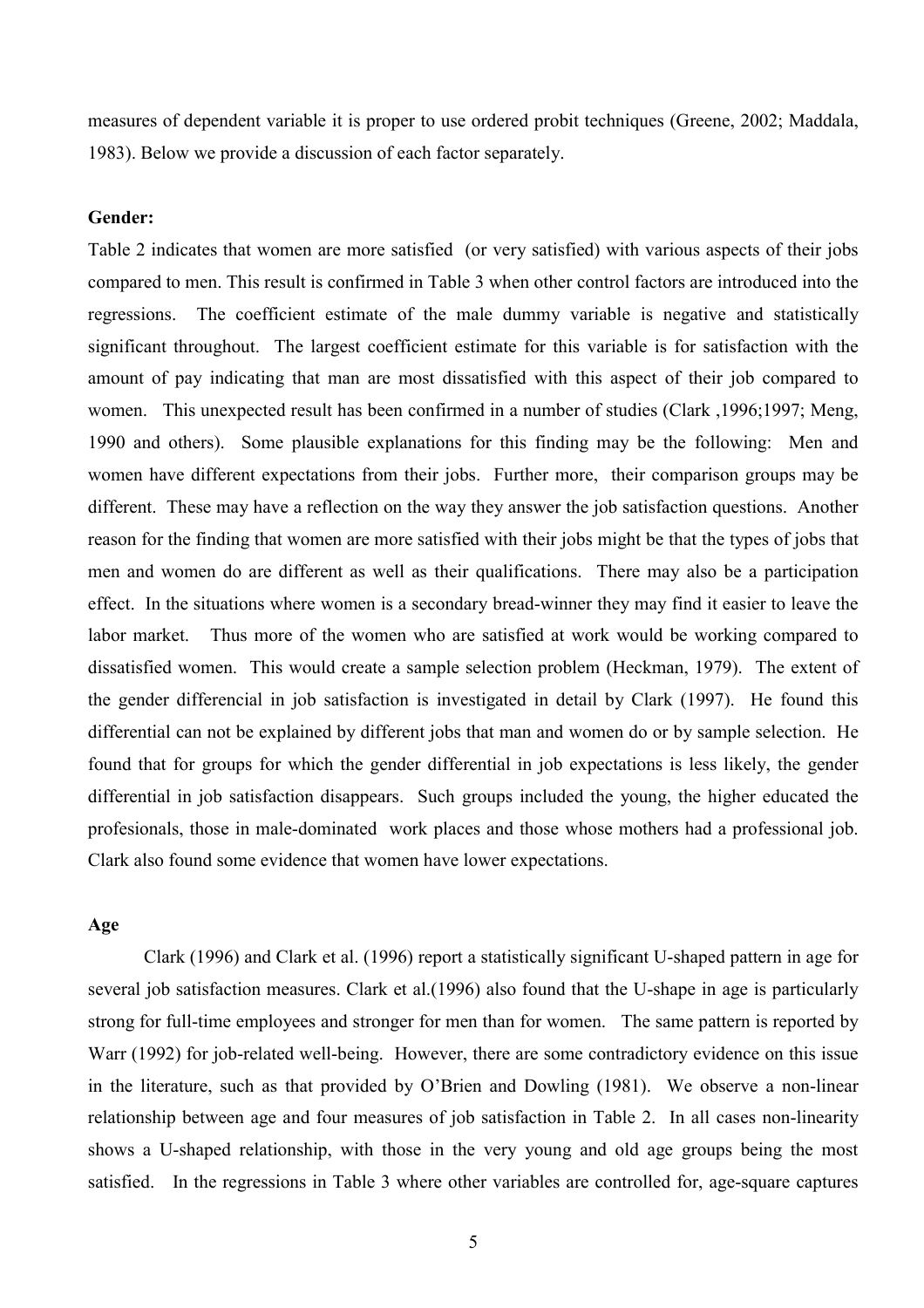the non-linear relationship between age and job satisfaction observed in Table 2. In all four measures of job satisfaction equations, age and age-squared are statistically significant and carry negative and positive signs respectively indicating a U- shaped relationship between age and job satisfaction.

The various measures of satisfaction reach a minimum at different ages. Satisfaction with influence over job, satisfaction with the amount of pay, satisfaction with the sense of achievements, satisfaction with respect from supervisors reach a minimum at the ages of 33, 36, 22 and 28 respectively. It is worthy to note that workers reach a minimum for satisfaction with the amount of pay at an older age than in the case of other measures of satisfaction. Higher minimum age for satisfaction with pay is also reported by Clark et al. (1996:67). Clark et al. (1996) provided explanation for the U shape of job satisfaction with respect to age. They suggest that young workers may feel satisfied because they have little experience about the labor market against which to judge their own work. As they learn about the labor market with some years of experience they are able to better judge the conditions of their work. With this experience, satisfaction drops in the middle ages. One factor is the effect of the reduced aspirations with age. Older workers may have reduced aspirations as they realize that they face limited alternative choices as they get older. It may also be true that they may attach less importance to such ambitions. The second factor that may be responsible for older workers' higher levels of satisfaction could be a self-selection effect. Since dissatisfied older workers may find it easier to leave the labor market or find an alternative more satisfying job, the ones we observe in the labor market would the satisfied ones. The details of this argument and a discussion of several other factors can be found in Clark et al and Kalleberg and Loscocco (1983).

### **Education**

In Table 2 we observe that the percentage of those who are satisfied or very satisfied with their jobs is largest for the 'other' category, which is the lowest level of education. This result is confirmed in Table 3, where we observe that 'degree and postgraduate degree' and 'A-level-O-level' holders have lower levels of satisfaction compared to the individuals with lower level of education. The differential dissatisfaction is highest in the case of degree and post-graduate degree holders. Degree and postgraduate degree holders show the largest differential dissatisfaction with their sense of achievement with their job and next largest dissatisfaction is shown with the influence over their job. Association of higher levels of education with less satisfaction is a surprising but a well establish result (Clark, 1996; Clark, Oswald and Warr, 1996; Clark and Oswald, 1996). Clark and Oswald (1996) suggested that due to expectation differential between different levels of education, causal relationship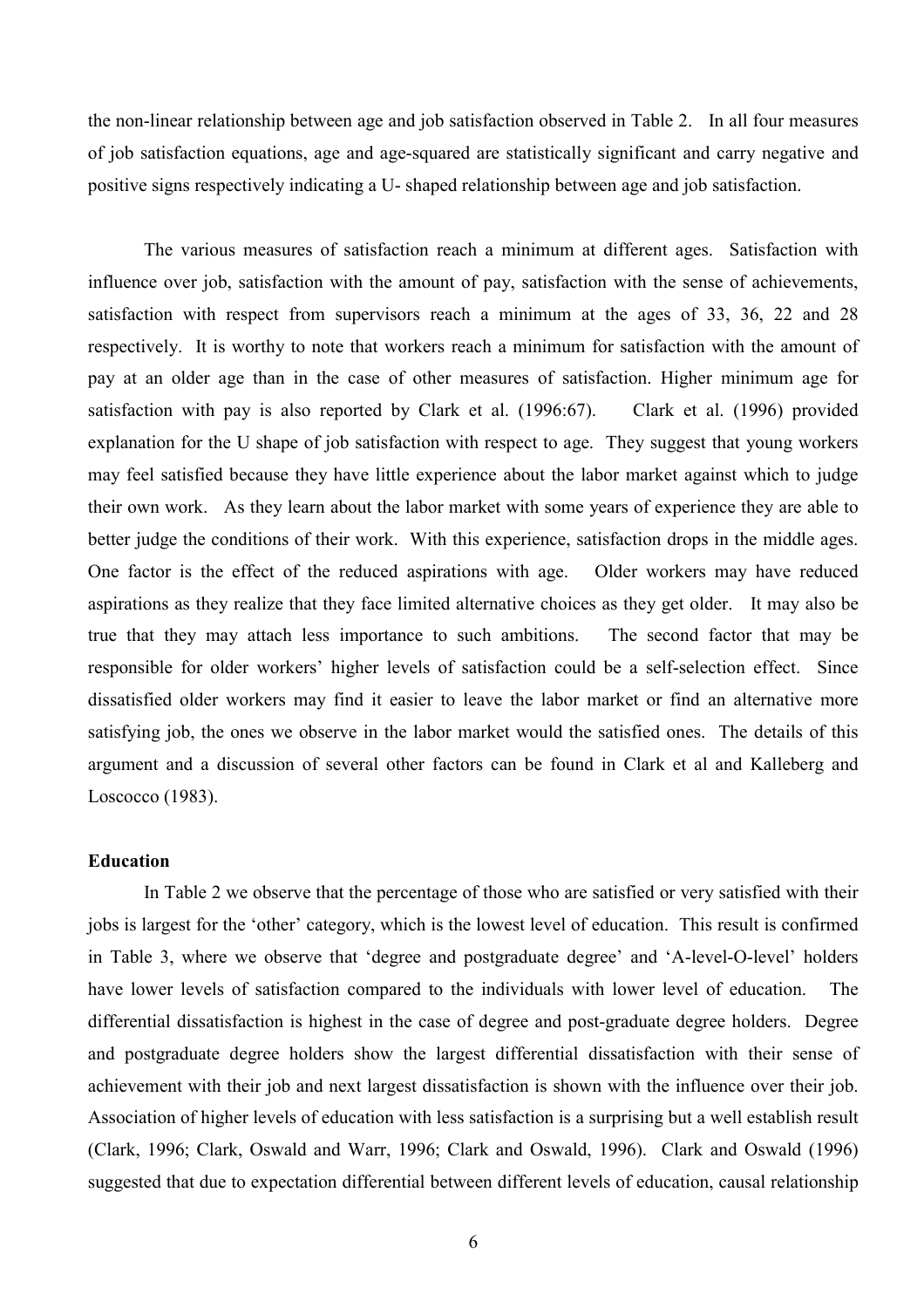between education and job satisfaction is ambiguous. Blanch flower and Oswald (1999) and Clark and Oswald (1996) initially found a positive effect of education. But, this positive effect disappeared once a control for income is used in the regressions.

### **Marital Status**

We separated the marital status into two categories as married and single. The married category includes those living with spouse or partner and the single category includes those who are single, widowed, divorced or separated. The cross-tabulation in Table 2 shows that the married employees are less satisfied with their job than the single ones by all four measures of satisfaction. The regressions in Table 3 confirm this results. The findings in the literature on the job satisfaction and marital status have been mixed. Clark (1996) reports that the married employees are more satisfied. It is well known that married individuals are happier in general. However, our resuts indicate that they are less-satisfied with their jobs compared to the single individuals.

### **Health Problems**

The survey question asks if the employee has any long-standing health problems or disabilities, which limit what they can do at work, at home or in their leisure time. An affirmative answer indicates health problems. The cross tabulation in Table 2 shows that a high proportion of employees with health problems report high levels of satisfaction with all of the four measures of job satisfaction except for satisfaction with amount of pay. Whereas, when other variables are controlled for, in the regressions in Table 3 we observe a statistically significant negative relationship between health problems and all for measures of job satisfaction, indicating that health problems lead to lower levels of job satisfaction. This is similar to the results obtained by Clark (1996).

### **Race**

The ethnic group that employee belongs to are categorized into White, Black and Asian. We observe in the cross-tabulation in Table 2 that the proportion of Blacks who are satisfied with the amount of their pay is very low. In concordance with this observation, in the regressions in the Table 3, Blacks have lower levels of satisfaction with the amount of their pay in comparison to the Asians. Whites have higher levels of satisfaction with their pay in comparison to Asians. For the other measures of job satisfaction Blacks and Whites are not significantly different from Asians. Clark (1996) also finds that the Blacks are relatively dissatisfied with their pay.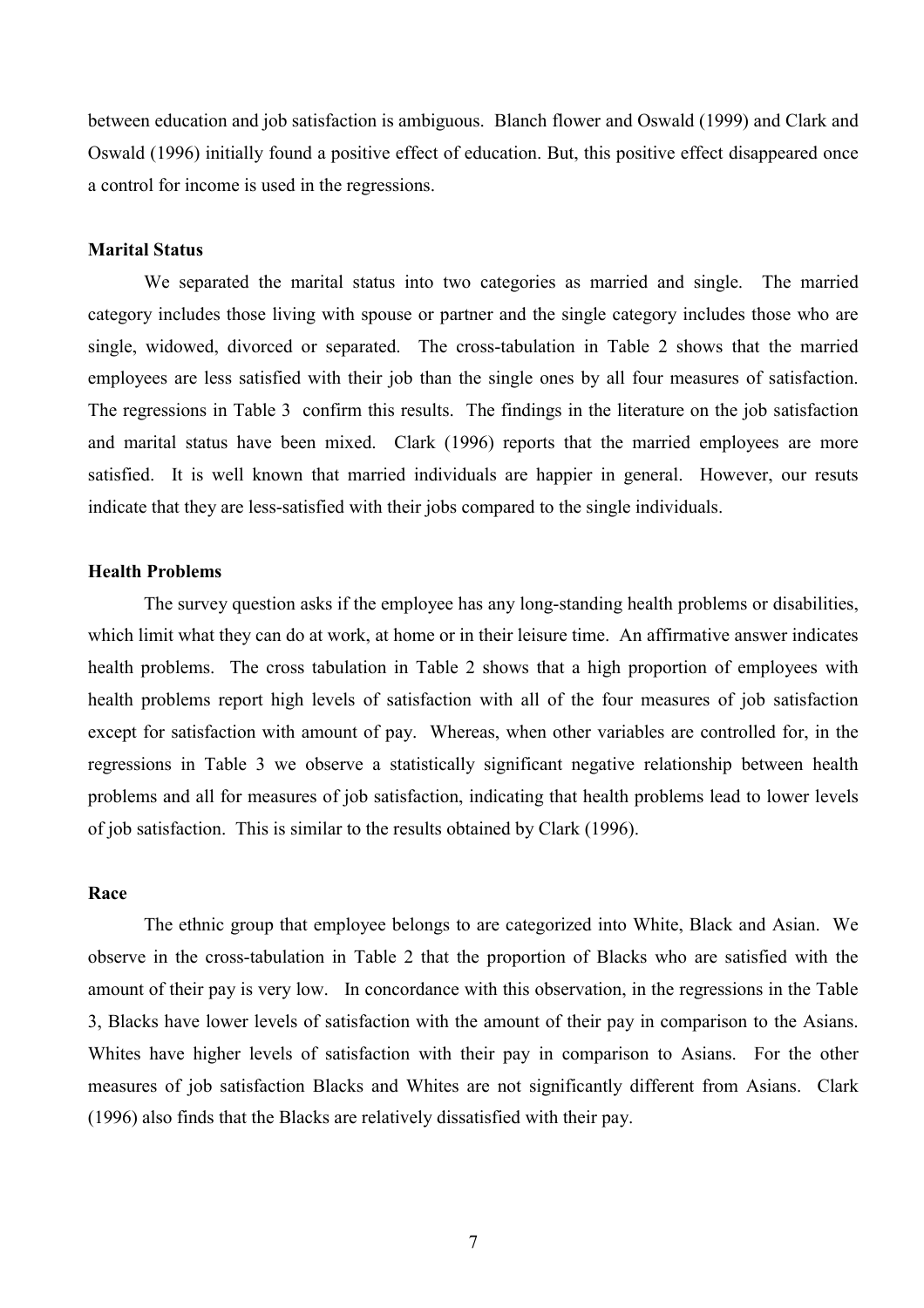### **Job Characteristics**

The cross-tabulation in Table 2 show that higher weekly level of income is associated with higher levels of job satisfaction. This table also shows a nonlinear relationship between weekly income and different measures of job satisfaction. Therefore the regressions in Table 3 include logarithm of weekly income. The coefficient estimates are positive and statistically significant indicating that higher pay is associated with higher job satisfaction, except in the case of satisfaction with the sense of achievement and respects from supervisors. The strongest relationship is found between weekly income and satisfaction with the amount of pay. Clark and Oswald (1996) and others found a strong negative relationship between job satisfaction and a comparison income where the latter is measured in various ways.

Table 2 shows the proportion of employees who are satisfied with different hours of work per week. As it is expected longer hours of work are associated with lower levels of satisfaction in all four measures of job satisfaction. Accordingly, Table 3 includes logarithm of weekly hours of work, to take the non-linearity into account. Hours of work are strongly and negatively related to the satisfaction with the amount of pay consistent with economic theory. The coefficient estimate is negative and statistically insignificant in the case of satisfaction with the sense of achievement. The coefficient estimates are negative and statistically significant in the cases of satisfaction with influence over job and satisfaction with respect from supervisors.

### **Establishment Size**

The cross-tabulation in Table 2 indicate a non-linear relationship between establishment size and the four satisfaction measures. Accordingly in Table 3 logarithm of establishment size is introduced. It enters with a statistically significant negative coefficient throughout indicating lower levels of satisfaction in larger establishments. The same result is found by Idson (1990) with the U.S. data, and by Clark with British data. Gazioglu and Tansel (2002) investigated the nature of this relationship and its connection to structure of work environment and employee-manager relationship. The effect of establishment size on satisfaction with pay is weaker than in the other satisfaction measures since it is well known that larger firms pay higher wages.

In Table 3 we observe a very strong negative relationship between union membership and the four measures of job satisfaction. The results indicate that the union members are less satisfied with their jobs. However there might be an issue of endogeneity since dissatisfied workers are more likely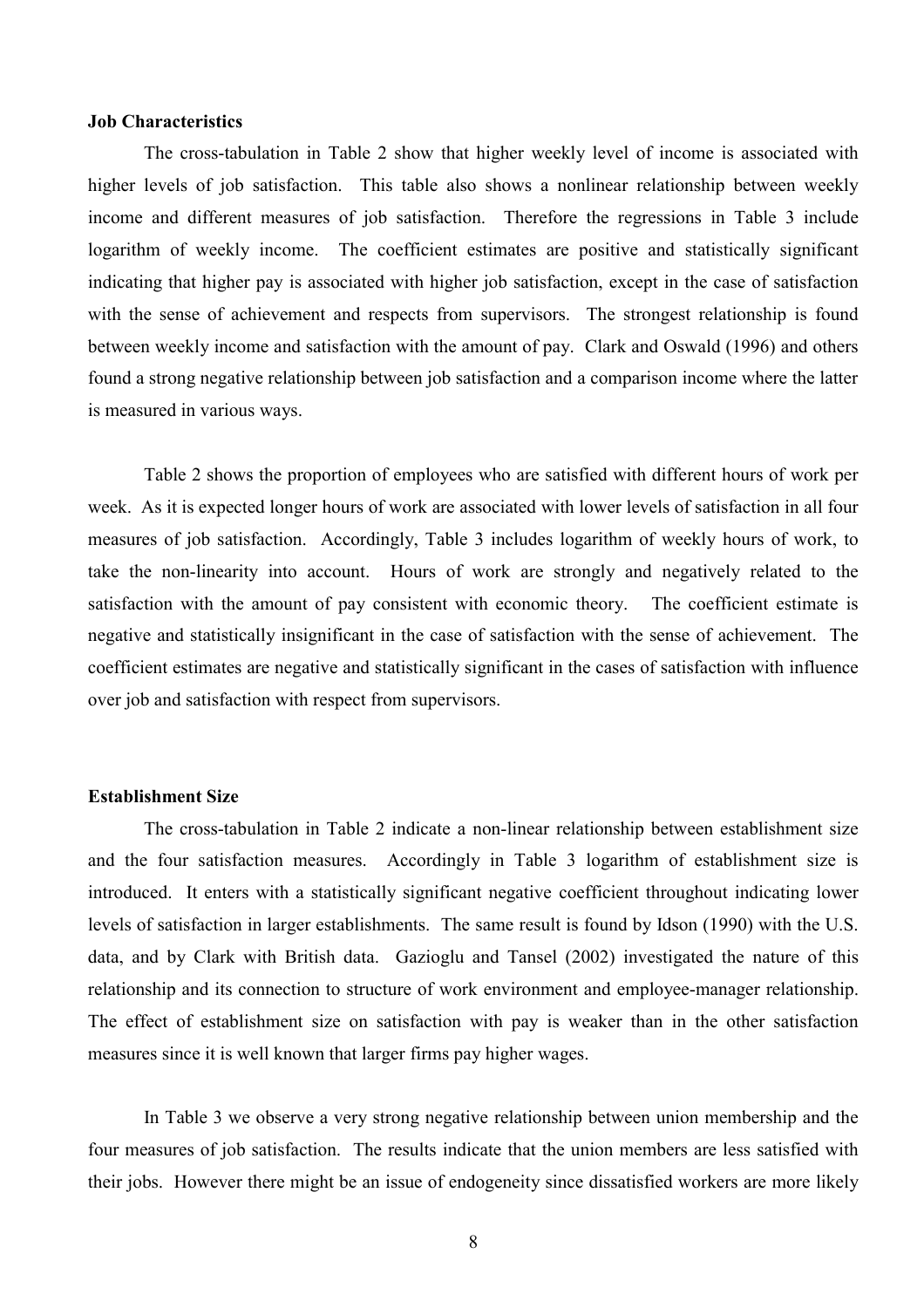to join the unions. The relationship between job satisfaction and union membership has been investigated by several researchers such as Borjas (1979), Freeman (1978), Meng (1990) and Miller (1990).

### **Job Security**

With regards to job security the survey question asked if the respondent agrees with the following statement: 'I feel that that my job is secure in this work place'. In this study, those who strongly agree or agree with this statement are assigned a value of one and zero otherwise. Inclusion of this dummy variable in the regressions in Table 3 indicates that a secure job leads to highly significant, higher satisfaction levels for all measures of satisfacion considered. The issue of job security and job satisfaction is investigated by Blanchflower and Oswald (1999). They also found that job satisfaction is higher among those with secure jobs. Blanch flower and Oswald further asked the question if US job satisfaction falling because of increasing job insecurity or because of the decline of trade unions. They found that the answer was negative to both of the querries.

### **Occupation and Industrial Composition**

Three occupational categories are included. The cross-tabulation in Table 2 indicates that the proportion of those employees in managerial and professional occupations who are satisfied or very satisfied with their jobs are larger than the proportion of those who are in Clerical or Sales occupations. Table 3 shows this pattern. Managers, professionals and clerical employees are more satisfied with the influence over their job (insignificant in the case of clerical), with the sense of achievements and with the respect they get from their supervisors, as compapered to the sales employees. However, they are less satisfied with the amount of their pay as compared to the sales employees. Clark (1996) also found that those at the higher end of the occupational scale report higher satisfaction with various aspects of their work but are less satisfied with their pay.

With regards to the industrial composition Table 3 indicates that manufacturing sector is not significantly different from the whole-sale and retail sector for all measures of the job satisfaction. The coefficient estimates in the electricity, gas and water sector are all statistically significant and positive throughout indicating higher levels of satisfaction in this sector compared to whole-sale and retail trade. Similarly in the construction sector higher satisfaction levels are obtained relative to the whole-sale and trade sector. In the transportation sector negative and statistically significant coefficient estimates indicate that employees in this sector are less satisfied with respect to all satisfaction measures as compared to whole sale and retail trade sector employees. The coefficient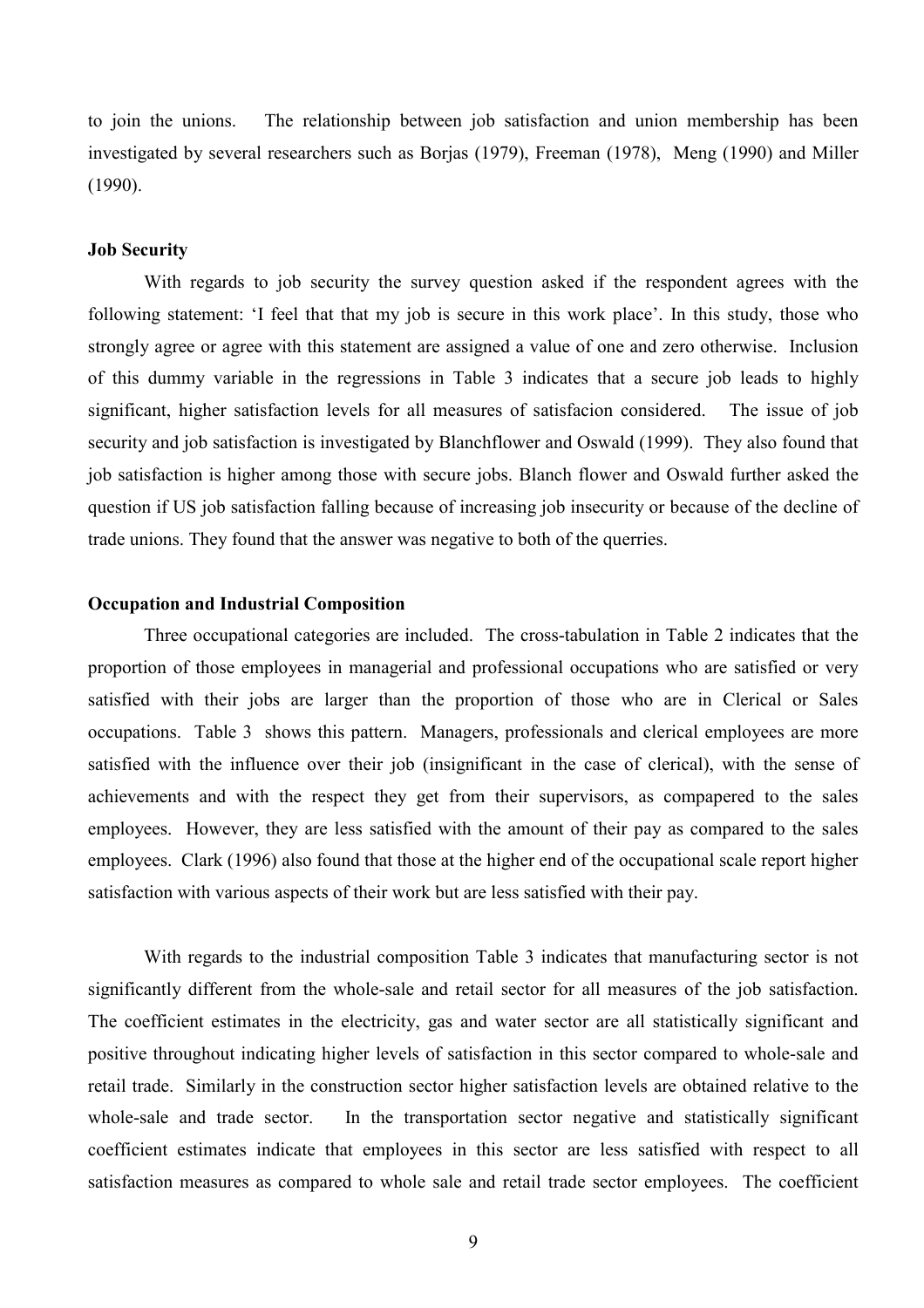estimates for financial services sector are all insignificant except in the case of satisfaction with the respect from supervisors. In the education sector the coefficient estimate on satisfaction with the influence over job is insignificant. However, education sector employees seem unsatisfied with their pay but highly satisfied with their sense of achievement and with respect from supervisors. The health sector employees do significantly differ in their satisfaction with their influence over their job and with respect from their supervisors from the whole-sale and retail trade employees. However they are less satisfied with their pay and more satisfied with sense of acheivement as compared to wholesale and retail trade sector employees.

### **Training Opportunities**

With respect to training opportunities during the past year we observe that all of the coefficients are statistically significant and positive indicating that training avaliability during the past year leads to higher levels of job satisfaction as compared to no training. This is consistent with the hypothesis that job satisfaction is an increasing function of training opportunities (Hamermesh, 1977)

### **4. Conclusions**

This paper provides empirical analysis of the determinants of job satisfaction in Britain considering a variety of personal and job related characteristics. This paper attempts to further the analysis on employee job satisfaction. In many ways it updates the analysis of Clark (1996) with a larger and more recent data set and somewhat different measures of job satisfaction. We used data from the 1997 Workplace Employees Relationship Survey (WERS97) for 28,240 employees. A number of results that are commonly obtained with international data are found to hold in our data set as well, with a few exceptions. These can be summarized as follows: Man are less satisfied than women various aspects of their jobs; job satisfaction is U-shaped in relation to age; higher educated are less satisfied relative to those with no or few qualifications; married or spouse present employees are less satisfied than non-married. This result is one of those, which is different from the other studies. Health problems significantly reduce satisfaction; higher income produces higher levels of satisfaction; long working hours reduce satisfaction; satisfaction is lower in larger establishments. Union members are less satisfied than non-members; employees who feel that their job is secure exhibit higher levels of job satisfaction; those who are in managerial professional and clerical occupations are more satisfied than sales employees. Those employees who had job training were more satisfied than those who had no training opportunities. We also reported results on job satisfaction and the industrial composition and occupation which are not reported in the previous work. With regards to the industrial composition satisfaction of those who work in the manufacturing sector and the financial services sector is not significantly different from those in the whole-sale and retail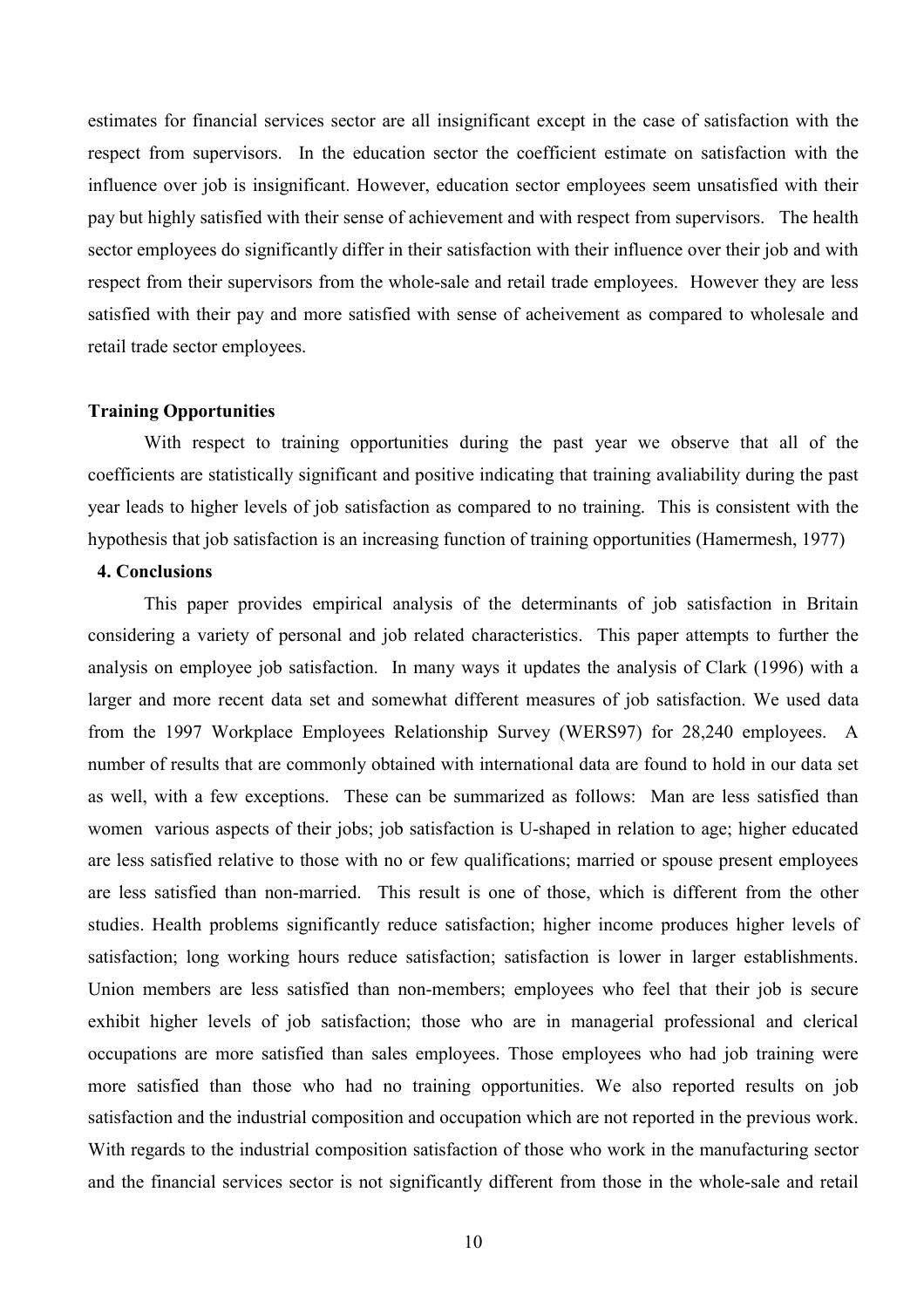trade sector. Satisfaction of those who are in the electricity gas-water and construction sector is significantly more than those in the whole sale and retail trade sector. It was note-worthy that those in the education and health sector are less satisfied with their pay but more satisfied with their sense of achievement. All in all, our results confirm the robustness of the findings in the literature on job satisfaction both over time and with different measures of job satisfaction.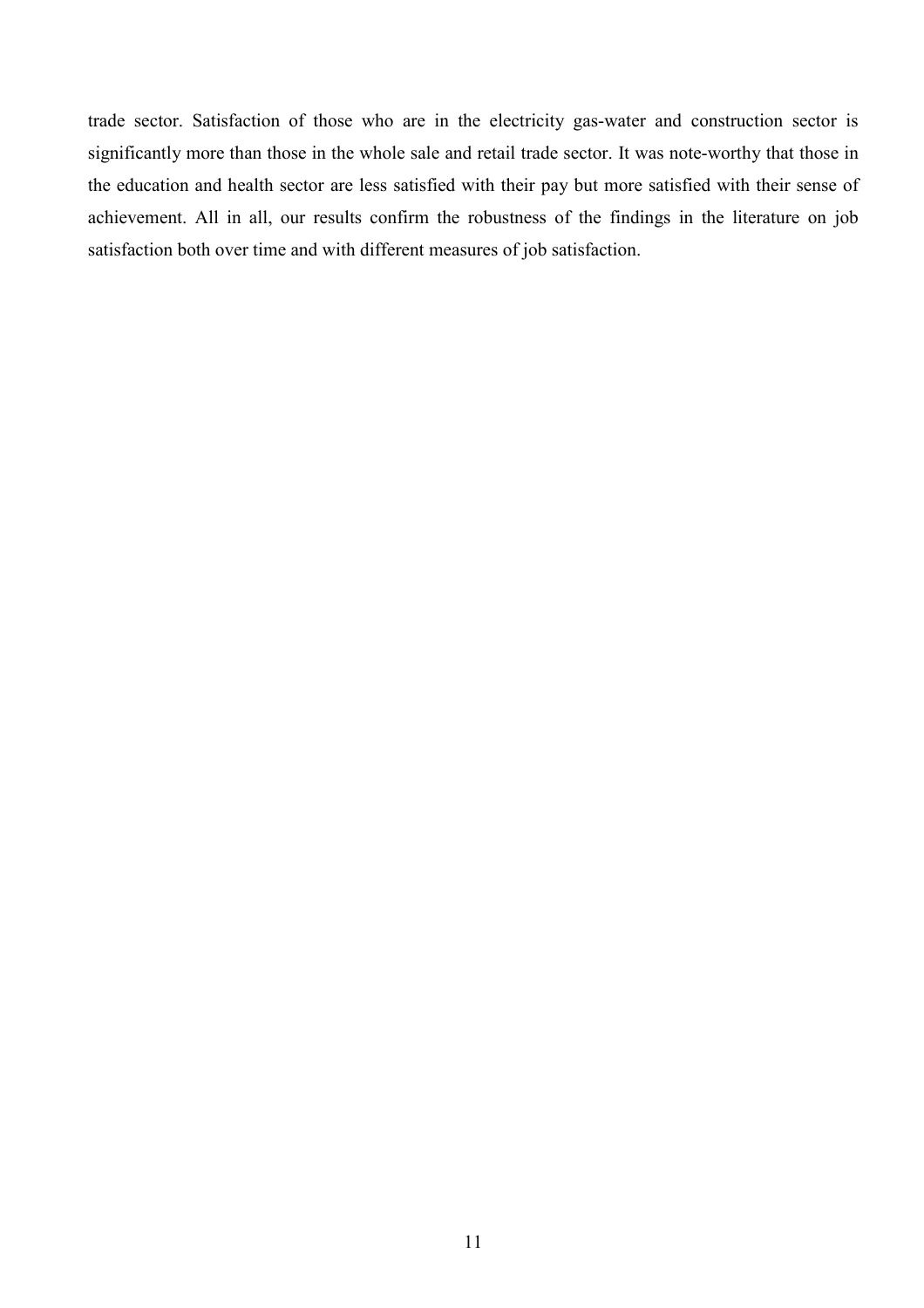# **TABLES**

# **Table 1: Distribution of Reported Job Satisfaction Measures**

|                   | Satisfaction with  | Satisfaction with | Satisfaction with    | Satisfaction with        |  |  |
|-------------------|--------------------|-------------------|----------------------|--------------------------|--|--|
|                   | Influence Over Job | Amount of Pay     | Sense of Achievement | Respect from Supervisors |  |  |
|                   | Percent<br>Number  | Percent<br>Number | Number<br>Percent    | Percent<br>Number        |  |  |
| Levels:           |                    |                   |                      |                          |  |  |
| Very Dissatisfied | 3.2<br>887         | 3478<br>12.5      | 1 2 7 5              | 4.6<br>2 3 5 8<br>8.5    |  |  |
| Dissatisfied      | 3 3 0 8 1 2 .0     | 7896<br>28.2      | 2872<br>10.3         | 12.7<br>3 5 1 5          |  |  |
| Neither           | 7 162 26.0         | 6 5 6 8<br>23.5   | 5 9 4 1<br>21.4      | 20.3<br>5 6 3 6          |  |  |
| Satisfied         | 13 075 47.4        | 8911<br>32.3      | 48.6<br>13 5 19      | 44.2<br>12 250           |  |  |
| Very Satisfied    | 3 156 11.4         | 1 0 2 8<br>3.5    | 4 1 8 0<br>15.0      | 14.3<br>3973             |  |  |
| Total             | 100.0<br>27.589    | 27 880            | 100.0<br>27 785      | 100.0<br>100.0<br>28 240 |  |  |

# **Table 2: Means of the Variables (%)**

|                                               | Satisfaction with  |                     |           | Satisfaction with |           | Satisfaction with                                           | Satisfaction with |           |  |
|-----------------------------------------------|--------------------|---------------------|-----------|-------------------|-----------|-------------------------------------------------------------|-------------------|-----------|--|
|                                               | Influence Over Job |                     |           |                   |           | Amount of Pay Sense of Achievement Respect from Supervisors |                   |           |  |
|                                               | Very               |                     |           | Very              |           | Very                                                        | Very              |           |  |
|                                               |                    | Satisfied Satisfied | Satisfied | Satisfied         | Satisfied | Satisfied                                                   | Satisfied         | Satisfied |  |
| Individual Characteristics:                   |                    |                     |           |                   |           |                                                             |                   |           |  |
| Male                                          | 45.7               | 12.3                | 29.5      | 3.3               | 46.8      | 14.1                                                        | 42.1              | 12.3      |  |
| Female                                        | 48.9               | 11.2                | 35.0      | 3.6               | 51.2      | 16.0                                                        | 46.3              | 16.3      |  |
| Age:                                          |                    |                     |           |                   |           |                                                             |                   |           |  |
| 20 or less                                    | 45.3               | 7.7                 | 38.9      | 3.7               | 42.3      | 9.1                                                         | 44.4              | 16.1      |  |
| $20 - 24$                                     | 49.8               | 8.2                 | 29.4      | 2.8               | 47.3      | 12.9                                                        | 44.3              | 13.3      |  |
| 25-29                                         | 47.3               | 10.0                | 27.1      | 3.7               | 46.9      | 11.8                                                        | 42.4              | 12.2      |  |
| 30-39                                         | 45.0               | 11.1                | 32.7      | 3.6               | 47.7      | 13.4                                                        | 42.4              | 11.3      |  |
| 40-49                                         | 47.1               | 11.2                | 31.5      | 3.6               | 50.9      | 14.6                                                        | 44.4              | 14.0      |  |
| 50-59                                         | 49.5               | 13.1                | 32.7      | 3.7               | 49.7      | 19.8                                                        | 46.5              | 17.7      |  |
| 60 and over                                   | 54.6               | 21.7                | 37.8      | 6.2               | 52.8      | 27.3                                                        | 49.1              | 26.3      |  |
| Level of Education:                           |                    |                     |           |                   |           |                                                             |                   |           |  |
| Degree+Postgraduate                           | 47.8               | 12.8                | 34.0      | 3.9               | 49.6      | 16.2                                                        | 45.8              | 13.9      |  |
| A Level+0 level                               | 46.4               | 10.3                | 32.1      | 2.9               | 48.2      | 13.0                                                        | 43.6              | 13.0      |  |
| Other                                         | 49.2               | 13.8                | 30.9      | 4.2               | 50.3      | 18.7                                                        | 44.2              | 17.9      |  |
| Marital Status:                               |                    |                     |           |                   |           |                                                             |                   |           |  |
| Married+Spouse Present                        | 45.9               | 9.9                 | 30.0      | 2.7               | 46.8      | 13.1                                                        | 43.3              | 14.0      |  |
| Single                                        | 47.9               | 12.5                | 33.3      | 3.7               | 50.0      | 15.9                                                        | 44.7              | 14.5      |  |
| <b>Health Problems</b>                        | 55.2               | 20.1                | 38.9      | 6.6               | 52.2      | 25.8                                                        | 50.7              | 25.4      |  |
| Race:                                         |                    |                     |           |                   |           |                                                             |                   |           |  |
| White                                         | 47.4               | 11.7                | 32.7      | 3.5               | 9.1       | 15.2                                                        | 44.4              | 14.3      |  |
| <b>Black</b>                                  | 42.9               | 11.8                | 19.1      | 1.3               | 49.0      | 10.6                                                        | 40.1              | 12.1      |  |
| Asian                                         | 47.4               | 12.0                | 25.9      | 3.1               | 46.8      | 13.0                                                        | 43.6              | 14.5      |  |
| Job Characteristics:<br><b>Weekly Income:</b> |                    |                     |           |                   |           |                                                             |                   |           |  |
| Less than $£140$                              | 49.0               | 10.6                | 36.0      | 3.7               | 49.7      | 17.0                                                        | 47.0              | 19.1      |  |
| £141-£260                                     | 44.7               | 10.1                | 33.4      | 1.9               | 47.6      | 12.8                                                        | 41.4              | 12.9      |  |
| £261-£430                                     | 46.6               | 11.1                | 31.5      | 2.6               | 48.6      | 14.1                                                        | 43.0              | 11.7      |  |
| £431 or more                                  | 50.9               | 16.8                | 45.0      | 7.2               | 52.0      | 18.1                                                        | 48.2              | 14.8      |  |
| Hours of Work per Week:                       |                    |                     |           |                   |           |                                                             |                   |           |  |
| Less than 16                                  | 48.5               | 11.6                | 39.2      | 4.5               | 49.0      | 17.9                                                        | 47.1              | 18.9      |  |
| 16-29                                         | 49.2               | 10.1                | 39.1      | 3.2               | 50.6      | 17.2                                                        | 48.1              | 17.5      |  |
| 30-39                                         | 46.6               | 10.4                | 28.6      | 3.1               | 48.2      | 12.4                                                        | 42.7              | 12.8      |  |
| 40 hours or more                              | 47.0               | 13.2                | 31.4      | 3.6               | 49.2      | 15.8                                                        | 43.7              | 13.4      |  |
| Union Member                                  | 44.2               | 9.5                 | 31.0      | 2.9               | 57.3      | 13.6                                                        | 41.7              | 11.5      |  |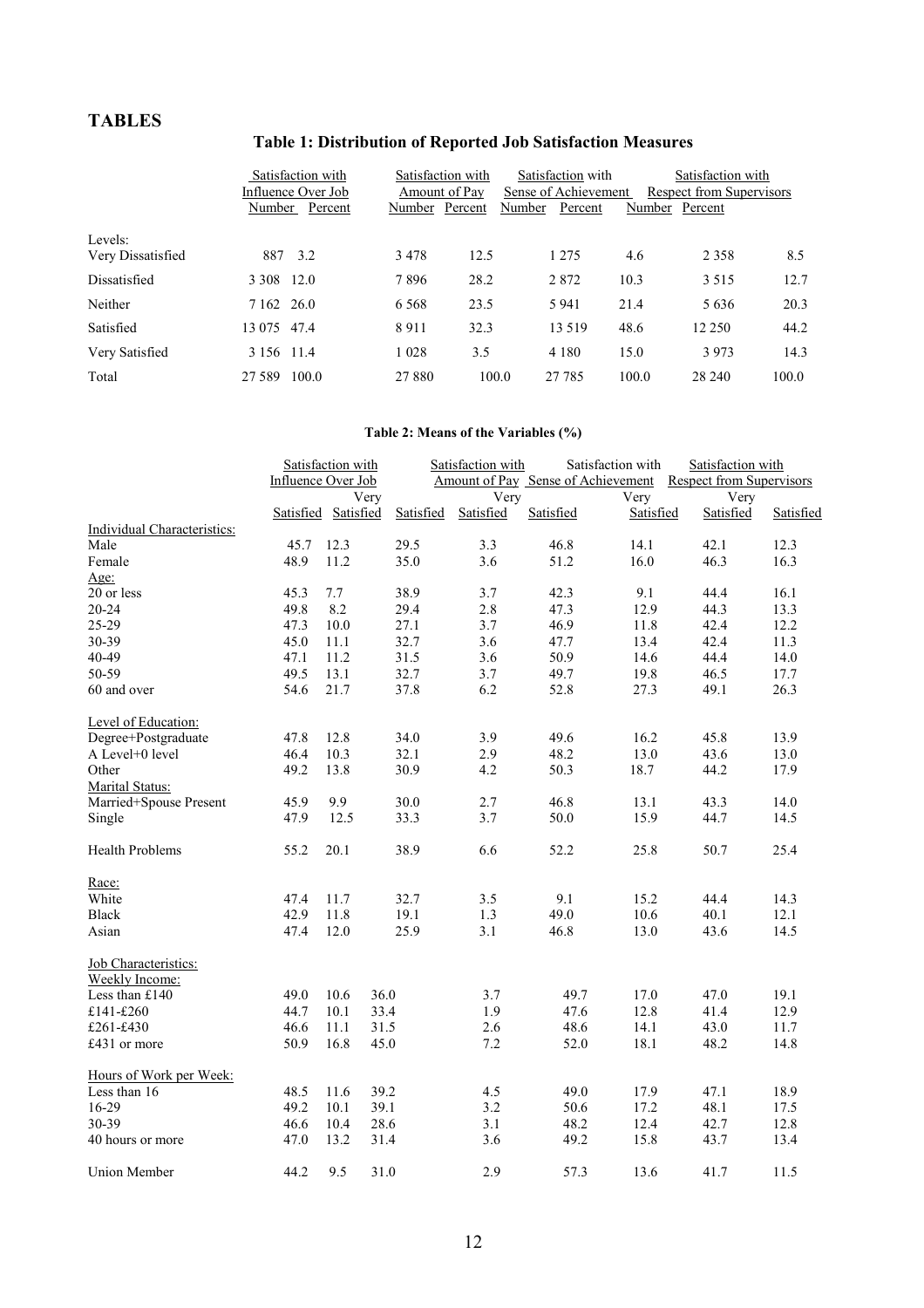| Gender Concentration of the Work Place |      |      |      |     |      |      |      |      |
|----------------------------------------|------|------|------|-----|------|------|------|------|
| Mostly Men                             | 46.4 | 12.0 | 31.1 | 3.5 | 48.1 | 13.8 | 42.7 | 12.1 |
| Mostly Women                           | 48.0 | 11.6 | 33.3 | 3.4 | 49.9 | 16.2 | 45.7 | 16.3 |
| Establishment Size:                    |      |      |      |     |      |      |      |      |
| Less than 25 employees                 | 49.9 | 14.4 | 33.1 | 3.3 | 51.9 | 18.1 | 44.4 | 19.0 |
| 25-99 employees                        | 47.9 | 11.8 | 31.9 | 3.4 | 49.9 | 16.0 | 44.5 | 15.5 |
| 100-199 employees                      | 46.1 | 11.9 | 31.1 | 3.7 | 47.9 | 14.0 | 43.6 | 12.6 |
| 200-499 employees                      | 46.5 | 11.2 | 33.4 | 3.3 | 47.7 | 13.7 | 43.7 | 12.6 |
| 500 or more employees                  | 47.0 | 10.4 | 32.7 | 3.7 | 48.3 | 14.1 | 43.3 | 13.3 |
| Occupation:                            |      |      |      |     |      |      |      |      |
| Managerial/Professional                | 49.9 | 14.5 | 35.7 | 4.4 | 51.5 | 18.0 | 46.6 | 15.2 |
| Clerical                               | 47.1 | 9.8  | 29.7 | 2.5 | 49.1 | 14.2 | 43.6 | 13.7 |
| <b>Sales</b>                           | 43.7 | 9.9  | 31.1 | 3.3 | 45.2 | 11.3 | 42.1 | 13.3 |

The Satisfaction Means for Those Who Agree or Strongly Agree with the Following Statements: I Feel that My Job is Secure in this Work Place:<br>52.7 15.3 52.7 15.3 37.3 4.7 52.9 18.8 49.4 19.4

### **Table 3: Maximum Likelihood Ordered Probit Estimates of Job Satisfaction**

|                                | Satisfaction with<br>Influence Over Job |                      | Satisfaction with<br>Amount of Pay |          | Satisfaction with<br>Sense of Achievement |          | Satisfaction with<br>Respect from Superv. |          |
|--------------------------------|-----------------------------------------|----------------------|------------------------------------|----------|-------------------------------------------|----------|-------------------------------------------|----------|
|                                |                                         | Coefficient t-Ratio* | Coefficient                        | t-Ratio* | Coefficient                               | t-Ratio* | Coefficient                               | t-Ratio* |
| Male                           | $-0.066$                                | 3.95                 | $-0.244$                           | 14.64    | $-0.919$                                  | 5.44     | $-0.113$                                  | 6.86     |
| Age                            | $-0.188$                                | 4.10                 | $-0.027$                           | 6.20     | $-0.010$                                  | 2.11     | $-0.021$                                  | 5.00     |
| Age Square $(x10^{-3})$        | 0.305                                   | 5.48                 | 0.374                              | 6.99     | 0.231                                     | 4.20     | 0.374                                     | 7.18     |
| Level of Education             |                                         |                      |                                    |          |                                           |          |                                           |          |
| Degree + Postgraduate          | $-0.275$                                | 10.41                | $-0.205$                           | 7.74     | $-0.295$                                  | 11.09    | $-0.200$                                  | 7.65     |
| A level $+0$ level             | $-0.155$                                | 7.52                 | $-0.063$                           | 3.08     | $-0.178$                                  | 8.56     | $-0.127$                                  | 6.46     |
| Married                        | $-0.077$                                | 4.65                 | $-0.404$                           | 2.45     | $-0.065$                                  | 3.96     | $-0.020$                                  | 1.20     |
| <b>Health Problems</b>         | $-0.210$                                | 6.95                 | $-0.142$                           | 4.66     | $-0.164$                                  | 5.61     | $-0.143$                                  | 4.88     |
| Race:                          |                                         |                      |                                    |          |                                           |          |                                           |          |
| White                          | $-0.054$                                | 1.24                 | 0.135                              | 3.09     | 0.033                                     | 0.76     | $-0.063$                                  | 1.47     |
| <b>Black</b>                   | $-0.045$                                | 0.64                 | $-0.143$                           | 1.88     | $-0.044$                                  | 0.60     | $-0.107$                                  | 1.50     |
| Job Characteristics:           |                                         |                      |                                    |          |                                           |          |                                           |          |
| Log Weekly Income              | 0.133                                   | 6.81                 | 0.621                              | 37.05    | 0.021                                     | 1.08     | 0.025                                     | 1.30     |
| Log Hours of Work              | $-0.158$                                | 6.45                 | $-0.856$                           | 45.63    | $-0.038$                                  | 1.54     | $-0.174$                                  | 7.50     |
| Log Estab. Size                | $-0.026$                                | 4.48                 | $-0.016$                           | 2.84     | $-0.038$                                  | 6.41     | $-0.025$                                  | 4.27     |
| <b>Union Member</b>            | $-0.239$                                | 15.48                | $-0.143$                           | 9.25     | $-0.161$                                  | 10.35    | $-0.207$                                  | 13.62    |
| Secure Job                     | 0.521                                   | 36.29                | 0.341                              | 24.02    | 0.455                                     | 31.72    | 0.532                                     | 37.89    |
| Occupation:                    |                                         |                      |                                    |          |                                           |          |                                           |          |
| Managerial/Professional        | 0.272                                   | 10.75                | $-0.060$                           | 2.43     | 0.351                                     | 13.79    | 0.256                                     | 10.38    |
| Clerical                       | 0.064                                   | 3.14                 | $-0.170$                           | 8.55     | 0.166                                     | 8.22     | 0.101                                     | 5.24     |
| <b>Gender Concentration:</b>   |                                         |                      |                                    |          |                                           |          |                                           |          |
| Mostly Men                     | 0.011                                   | 0.58                 | $-0.032$                           | 1.67     | 0.073                                     | 3.81     | $-0.267$                                  | 1.42     |
| <b>Industrial Composition:</b> |                                         |                      |                                    |          |                                           |          |                                           |          |
| Manufacturing                  | 0.031                                   | 1.30                 | 0.037                              | 1.56     | 0.004                                     | 0.16     | $-0.020$                                  | 0.78     |
| Electricity+Gas+Water          | 0.142                                   | 3.86                 | 0.378                              | 10.51    | 0.063                                     | 1.70     | 0.152                                     | 4.01     |
| Construction                   | 0.112                                   | 3.10                 | 0.067                              | 1.85     | 0.083                                     | 2.36     | 0.087                                     | 2.48     |
| Transportation                 | $-0.138$                                | 4.46                 | $-0.060$                           | 1.89     | $-0.108$                                  | 3.37     | $-0.089$                                  | 2.86     |
| <b>Financial Services</b>      | 0.026                                   | 1.13                 | 0.022                              | 0.94     | 0.361                                     | 0.56     | 0.089                                     | 3.86     |
| <b>Education Sector</b>        | $-0.014$                                | 0.54                 | $-0.153$                           | 5.82     | 0.269                                     | 10.27    | 0.129                                     | 5.03     |
| Health Sector                  | $-0.024$                                | 0.91                 | $-0.124$                           | 4.90     | 0.220                                     | 8.45     | 0.012                                     | 0.50     |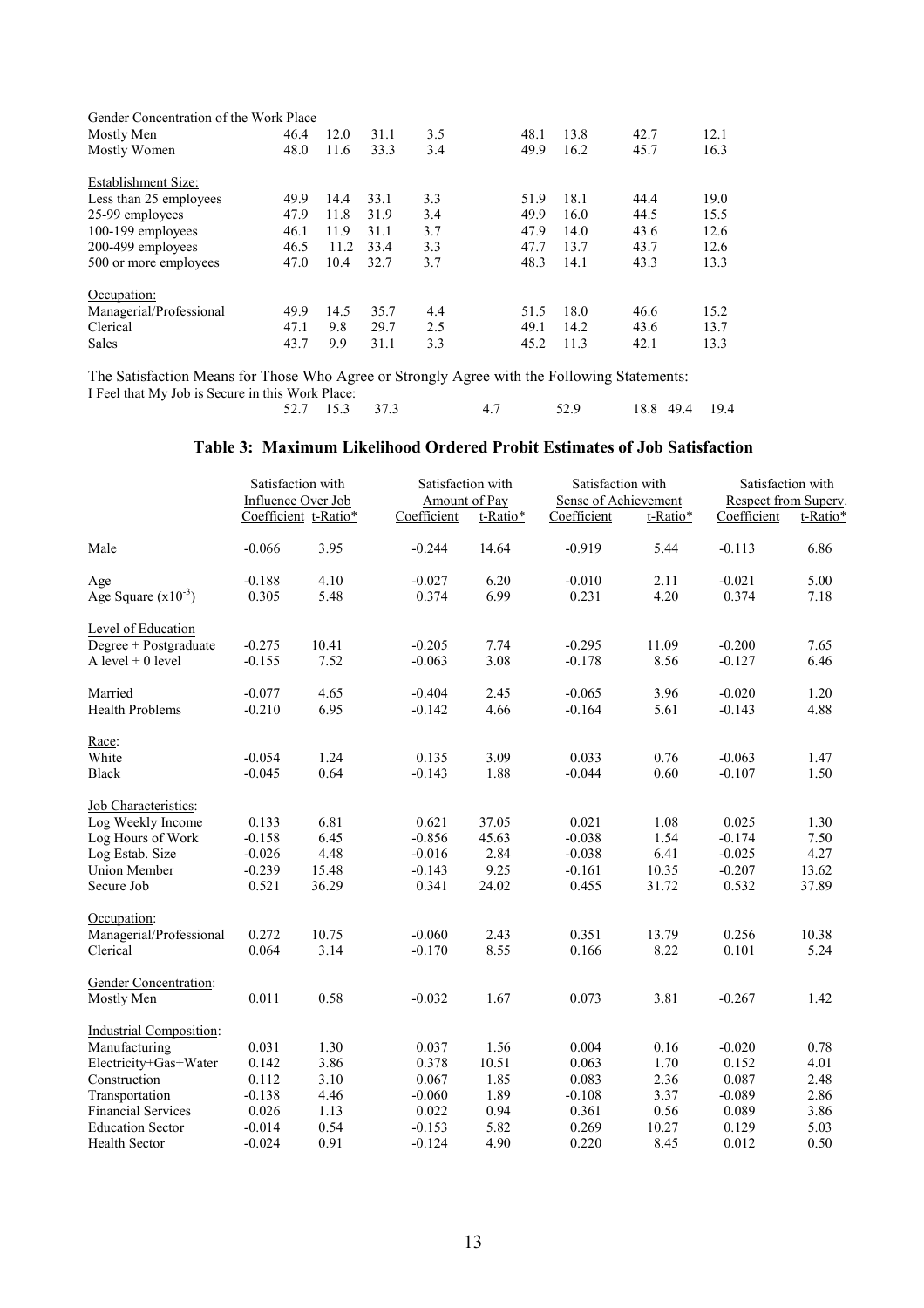| Training:              |         |        |         |        |         |        |         |        |
|------------------------|---------|--------|---------|--------|---------|--------|---------|--------|
| Less Than 5 Days       | 0.074   | 4.51   | 0.104   | 6.38   | 0.124   | 7.58   | 0.169   | 10.02  |
| 5 Days or More         | 0.222   | 10.61  | 0.189   | 9.15   | 0.336   | 10.10  | 0.356   | 17.16  |
| Constant               |         |        |         |        |         |        |         |        |
| Threshold Parameters:  | 2.035   | 17.72  | 1.43    | 13.44  | 1.614   | 14.30  | 2.058   | 19.31  |
| $\mu$ (1)              | 0.904   | 57.50  | 0.986   | 92.98  | 0.709   | 53.59  | 0.618   | 59.71  |
| $\mu(2)$               | 1.724   | 99.68  | 1.630   | 133.97 | 1.431   | 94.74  | 1.264   | 102.36 |
| $\mu$ (3)              | 3.236   | 164.00 | 3.190   | 167.08 | 2.922   | 165.68 | 2.646   | 172.44 |
| - Log Likelihood       | 30 4 20 |        | 32879   |        | 30 762  |        | 33 750  |        |
| Chi-Squared (26)       | 2465    |        | 2 8 3 4 |        | 2 5 9 0 |        | 3 0 2 2 |        |
| Number of Observations | 23 948  |        | 23 8 95 |        |         | 23 948 | 24 670  |        |

### **References**

Akerlof, G.A. A.K. Rose, and J.L. Yellen, (1988): 'Job Switching and Job Satisfaction in the US Labour Market' **Brooking Papers on Economic Activity**, 2: 495-582.

Argyle, M. (1989): **The social Psychology of work**, 2nd edn. Harmondsworth: Penguin.

Blanchflower, D.G. and A.J. Oswald (1999) 'Well-Being, Insecurity and the Decline of American Job Satisfaction', mimeograph, Dartmouth College, USA and University of Warwick, UK.

Borjas, G, (1979) 'Job **S**atisfaction, Wages and Unions' **Journal of Human Resources**, 14: 21-40.

Clark, A.E. (1996): 'Job Satisfaction in Britain', **British Journal of Industrial Relations**, 34: 2 June, 189-217.

Clark, A. E. (1997): 'Job Satisfaction and Gender: Why are Women so Happy at Work' **Labour Economics**, 4, 341-372.

Clark, A.E. (1999): 'Are Habit-Forming? Evidence from Micro Data' **Journal of Economic Behavior and Organisation**,19, 79-200.

Clark, A. E. and A. J. Oswald (1994): 'Unhappiness and Unemployment' **Economic Journal** 104, 648-659.

Clark, A. E. and A. J. Oswald (1996): ' Satisfaction and Comparison Income' **Journal of Public Economics** 61, 359-381.

Clark, A.E., A. Oswald and P. Warr (1996) 'Is Job Satisfaction U-Shaped in Age?' **Journal of Occupational and Organizational Psychology**, 69: 57-81.

Clark, A.E., Y. Georgellis and P. Sanfey (1998): 'Job Satisfaction, Wage Changes, and Quits' **Research in Labour Economics**, 17, 95-121.

Freeman, R. (1978) 'Job Satisfaction as an Economic Variable' **American Economic Review**, 68: 135-141.